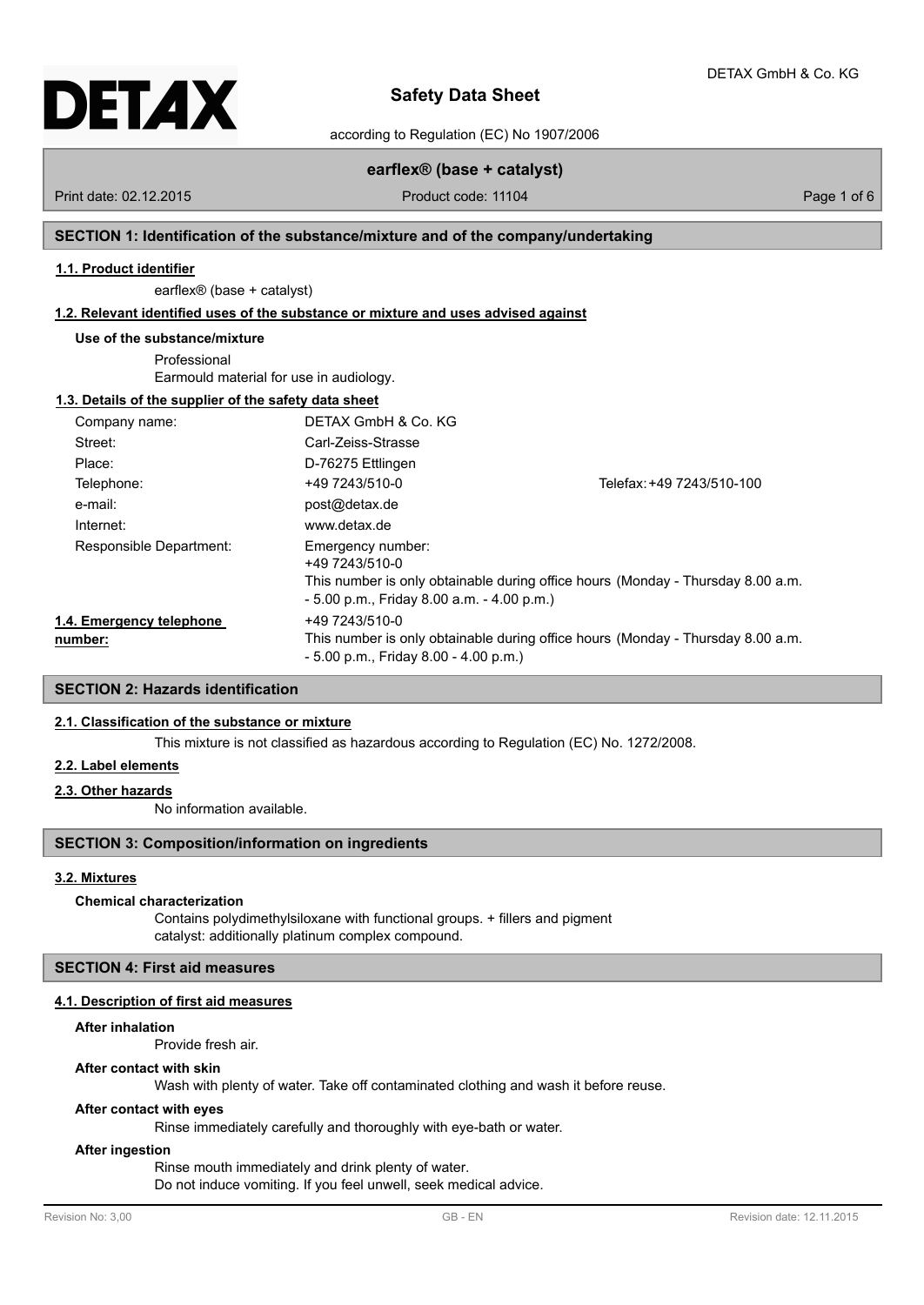according to Regulation (EC) No 1907/2006

#### **earflex® (base + catalyst)**

Print date: 02.12.2015 **Product code: 11104** Product code: 11104 Page 2 of 6

# **4.2. Most important symptoms and effects, both acute and delayed**

No information available.

### **4.3. Indication of any immediate medical attention and special treatment needed**

Treat symptomatically.

#### **SECTION 5: Firefighting measures**

#### **5.1. Extinguishing media**

#### **Suitable extinguishing media**

Co-ordinate fire-fighting measures to the fire surroundings.

#### **5.2. Special hazards arising from the substance or mixture**

Non-flammable. Vapours can form explosive mixtures with air.

#### **5.3. Advice for firefighters**

In case of fire: Wear self-contained breathing apparatus.

#### **Additional information**

Use water spray jet to protect personnel and to cool endangered containers.

#### **SECTION 6: Accidental release measures**

#### **6.1. Personal precautions, protective equipment and emergency procedures**

Use personal protection equipment.

#### **6.2. Environmental precautions**

No special environmental measures are necessary. Clean contaminated objects and areas thoroughly observing environmental regulations.

### **6.3. Methods and material for containment and cleaning up**

Absorb with liquid-binding material (e.g. sand, diatomaceous earth, acid- or universal binding agents). Treat the recovered material as prescribed in the section on waste disposal .

### **6.4. Reference to other sections**

Safe handling: see section 7 Personal protection equipment: see section 8 Disposal: see section 13

### **SECTION 7: Handling and storage**

#### **7.1. Precautions for safe handling**

#### **Advice on safe handling**

No special measures are necessary.

#### **Advice on protection against fire and explosion**

No special fire protection measures are necessary.

#### **7.2. Conditions for safe storage, including any incompatibilities**

### **Requirements for storage rooms and vessels**

Keep container tightly closed.

#### **Advice on storage compatibility**

Do not store with acids, lyes, alcohols, metallic powders and metallic oxides (release of hydrogen is favoured).

#### **Further information on storage conditions**

Keep only in the original container in a cool, dry and well-ventilated place, away from foodstuffs.

### **7.3. Specific end use(s)**

Silicone material for use in audiology. For use by trained specialist staff.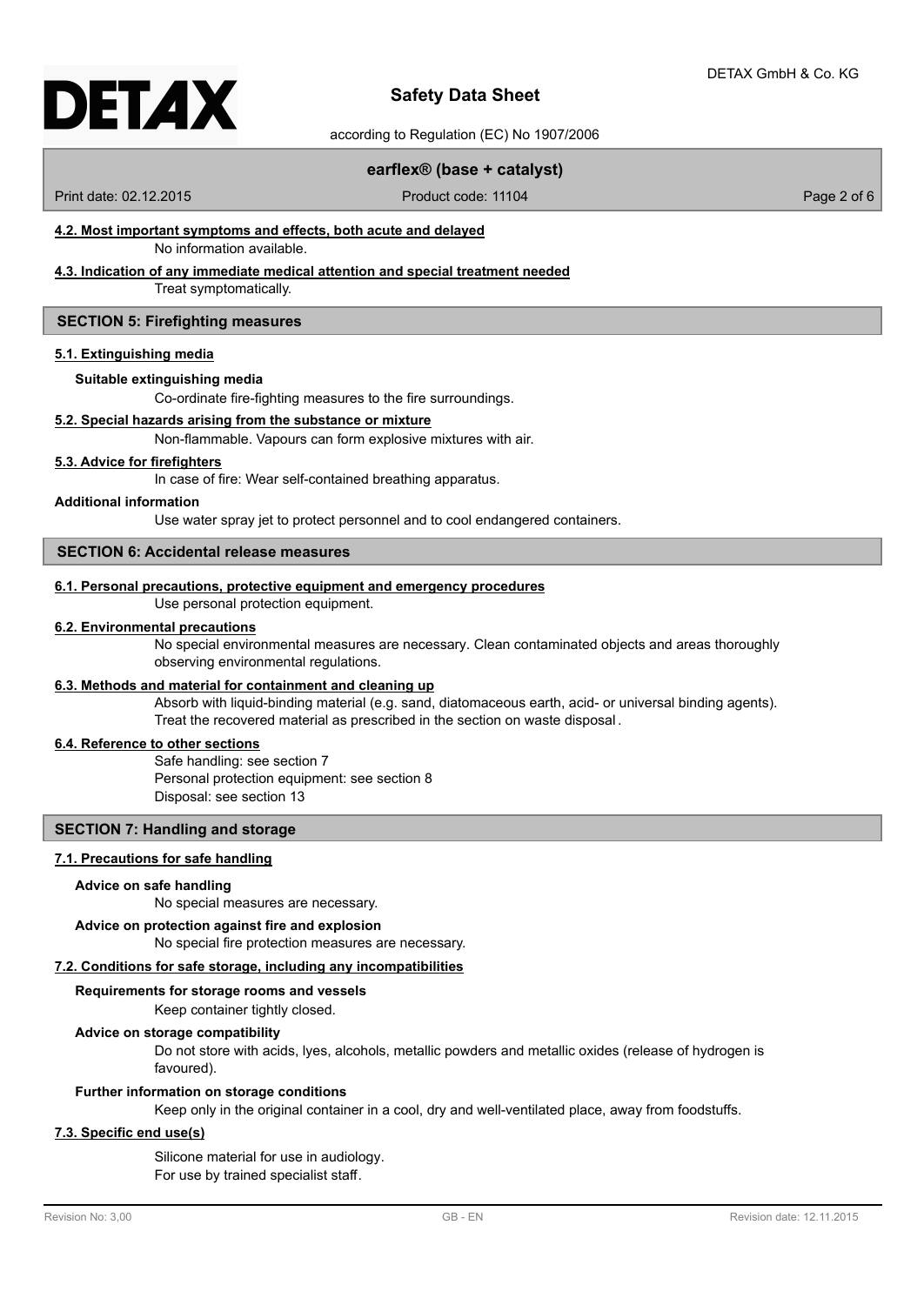according to Regulation (EC) No 1907/2006

### **earflex® (base + catalyst)**

Print date: 02.12.2015 **Product code: 11104** Product code: 11104

### **SECTION 8: Exposure controls/personal protection**

#### **8.1. Control parameters**

#### **8.2. Exposure controls**

#### **Protective and hygiene measures**

Take off contaminated clothing. Wash hands before breaks and after work. When using do not eat or drink.

#### **Eye/face protection**

Wear eye/face protection.

#### **Hand protection**

When handling with chemical substances, protective gloves must be worn with the CE-label including the four control digits. The quality of the protective gloves resistant to chemicals must be chosen as a function of the specific working place concentration and quantity of hazardous substances. For special purposes, it is recommended to check the resistance to chemicals of the protective gloves mentioned above together with the supplier of these gloves.

Suitable are gloves of the following material: NBR (Nitrile rubber)

#### **Skin protection**

Wear suitable protective clothing.

### **Respiratory protection**

In case of inadequate ventilation wear respiratory protection.

### **SECTION 9: Physical and chemical properties**

#### **9.1. Information on basic physical and chemical properties**

| Physical state:                               | Paste                                |                    |
|-----------------------------------------------|--------------------------------------|--------------------|
| Colour:                                       | base: several, catalyst: transparent |                    |
| Odour:                                        | characteristic                       |                    |
|                                               |                                      | <b>Test method</b> |
| pH-Value:                                     | not determined                       |                    |
| Changes in the physical state                 |                                      |                    |
| Melting point:                                | not determined                       |                    |
| Initial boiling point and boiling range:      | not determined                       |                    |
| Flash point:                                  |                                      | >100 °C DIN 51755  |
| Flammability                                  |                                      |                    |
| Solid:                                        | not applicable                       |                    |
| Gas:                                          | not applicable                       |                    |
| Lower explosion limits:                       | not determined                       |                    |
| Upper explosion limits:                       | not determined                       |                    |
| Ignition temperature:                         |                                      | >400 °C DIN 51794  |
| <b>Auto-ignition temperature</b>              |                                      |                    |
| Solid:                                        | not applicable                       |                    |
| Gas:                                          | not applicable                       |                    |
| Decomposition temperature:                    | >180 °C                              |                    |
| <b>Oxidizing properties</b><br>Not oxidizing. |                                      |                    |
| Vapour pressure:<br>(at 20 $^{\circ}$ C)      | $<$ 10 hPa                           |                    |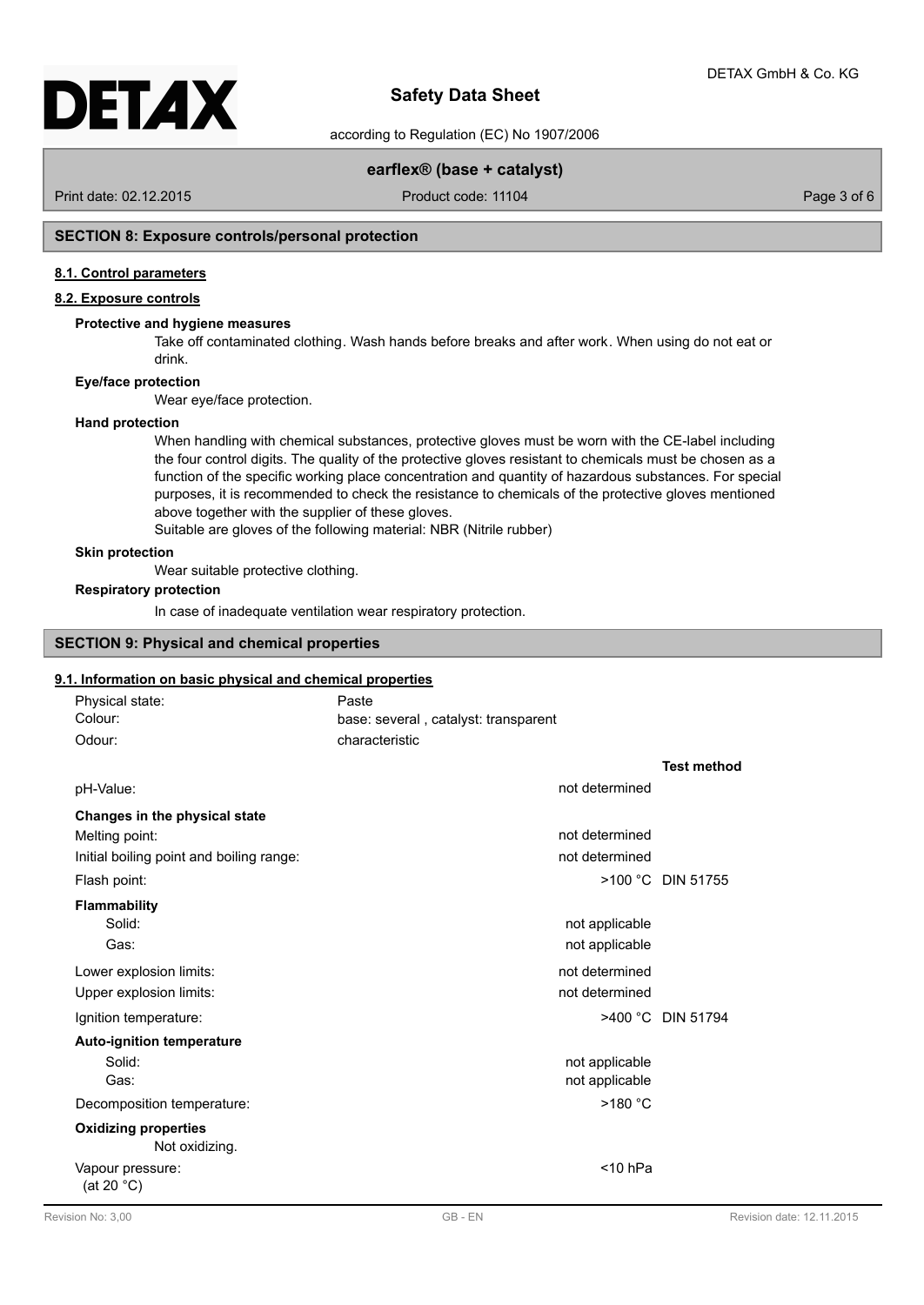

according to Regulation (EC) No 1907/2006

| earflex <sup>®</sup> (base + catalyst)         |                                 |                                |  |  |  |
|------------------------------------------------|---------------------------------|--------------------------------|--|--|--|
| Print date: 02.12.2015                         | Product code: 11104             | Page 4 of 6                    |  |  |  |
| Density (at 20 $°C$ ):                         |                                 | 1,1 g/cm <sup>3</sup> DIN 5157 |  |  |  |
| Water solubility:                              | insoluble                       |                                |  |  |  |
| Solubility in other solvents<br>not determined |                                 |                                |  |  |  |
| Partition coefficient:                         | not determined                  |                                |  |  |  |
| Viscosity / dynamic:<br>(at 23 $^{\circ}$ C)   | 150000-2100000 mPa·s BROOKFIELD |                                |  |  |  |
| Vapour density:                                | not determined                  |                                |  |  |  |
| Evaporation rate:                              | not determined                  |                                |  |  |  |
| 9.2. Other information                         |                                 |                                |  |  |  |
| Solid content:                                 | not determined                  |                                |  |  |  |

### **SECTION 10: Stability and reactivity**

#### **10.1. Reactivity**

No hazardous reaction when handled and stored according to provisions.

#### **10.2. Chemical stability**

The product is stable under storage at normal ambient temperatures.

**10.3. Possibility of hazardous reactions**

Reacts with :

#### **10.4. Conditions to avoid**

Temperatures > 150°C/ 302 °F.

### **10.5. Incompatible materials**

No information available.

### **10.6. Hazardous decomposition products**

In case of thermic decomposition hydrogen is released. At a temperature of approx. 150°C/ 302°F a small amount of formaldehyde can be released by oxidative degradation.

### **SECTION 11: Toxicological information**

#### **11.1. Information on toxicological effects**

#### **Acute toxicity**

Based on available data, the classification criteria are not met.

For the product itself no toxicological data are available. In products with a comparable composition, a LD50 (orally, species rat) of > 5000 mg/kg has been found.

#### **Irritation and corrosivity**

Based on available data, the classification criteria are not met.

#### **Sensitising effects**

Based on available data, the classification criteria are not met.

#### **STOT-single exposure**

Based on available data, the classification criteria are not met.

#### **Severe effects after repeated or prolonged exposure**

Based on available data, the classification criteria are not met.

#### **Carcinogenic/mutagenic/toxic effects for reproduction**

Based on available data, the classification criteria are not met.

#### **Aspiration hazard**

Based on available data, the classification criteria are not met.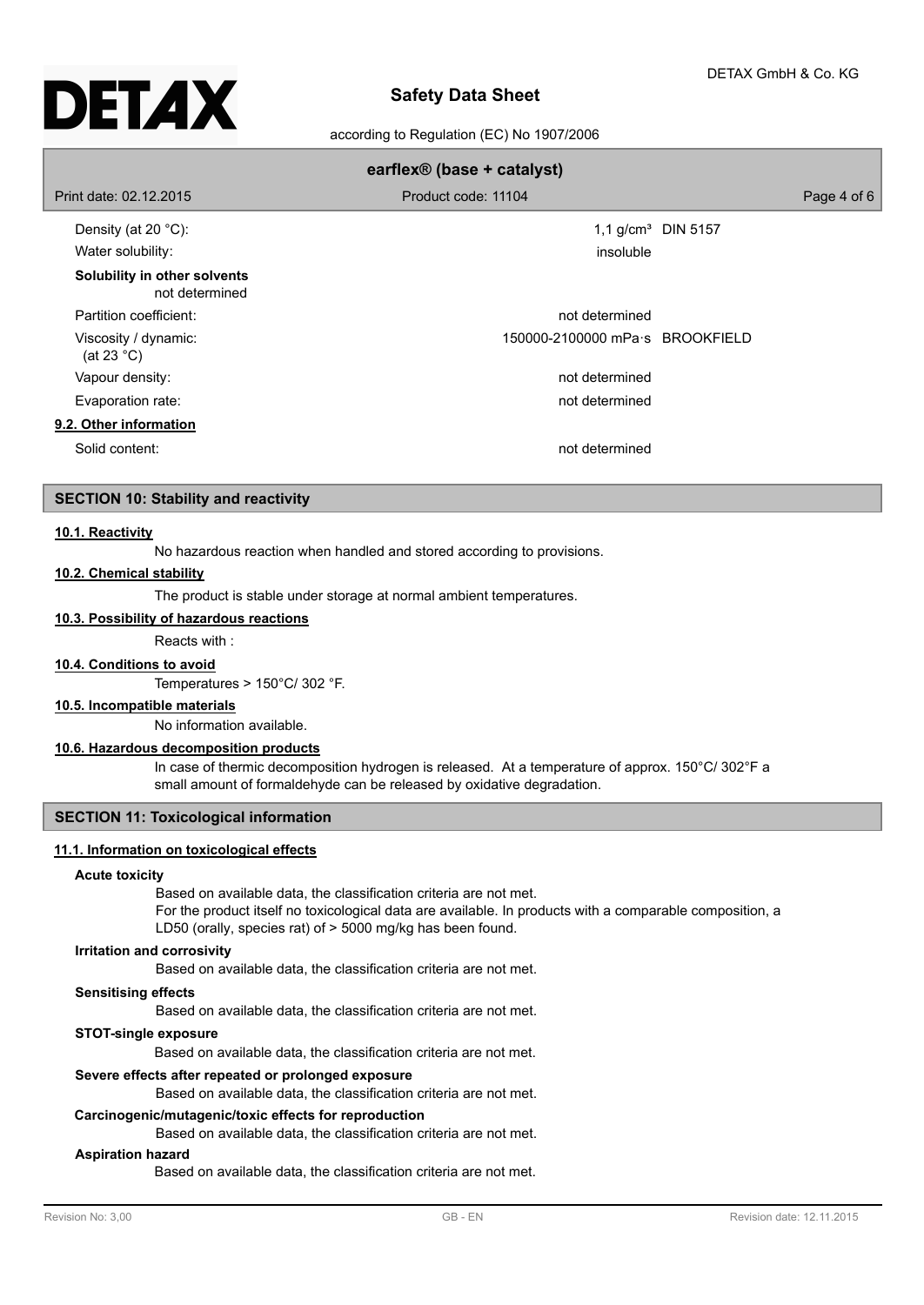

according to Regulation (EC) No 1907/2006

### **earflex® (base + catalyst)**

Print date: 02.12.2015 **Product code: 11104** Product code: 11104

#### **Additional information on tests**

This mixture is classified as not hazardous according to regulation (EC) 1272/2008 [CLP].

### **SECTION 12: Ecological information**

#### **12.1. Toxicity**

The product is not: Ecotoxic.

### **12.2. Persistence and degradability**

The product has not been tested.

#### **12.3. Bioaccumulative potential**

The product has not been tested.

#### **12.4. Mobility in soil**

The product has not been tested.

### **12.5. Results of PBT and vPvB assessment**

The product has not been tested.

#### **12.6. Other adverse effects**

No information available.

### **Further information**

Avoid release to the environment.

### **SECTION 13: Disposal considerations**

### **13.1. Waste treatment methods**

#### **Advice on disposal**

Dispose of waste according to applicable legislation.

#### **Contaminated packaging**

Wash with plenty of water. Completely emptied packages can be recycled.

### **SECTION 14: Transport information**

#### **Land transport (ADR/RID)**

| 14.1. UN number:                  | No dangerous good in sense of this transport regulation. |
|-----------------------------------|----------------------------------------------------------|
| 14.2. UN proper shipping name:    | No dangerous good in sense of this transport regulation. |
| 14.3. Transport hazard class(es): | No dangerous good in sense of this transport regulation. |
| 14.4. Packing group:              | No dangerous good in sense of this transport regulation. |
| Inland waterways transport (ADN)  |                                                          |
| 14.1. UN number:                  | No dangerous good in sense of this transport regulation. |
| 14.2. UN proper shipping name:    | No dangerous good in sense of this transport regulation. |
| 14.3. Transport hazard class(es): | No dangerous good in sense of this transport regulation. |
| 14.4. Packing group:              | No dangerous good in sense of this transport regulation. |
| <b>Marine transport (IMDG)</b>    |                                                          |
| 14.1. UN number:                  | No dangerous good in sense of this transport regulation. |
| 14.2. UN proper shipping name:    | No dangerous good in sense of this transport regulation. |
| 14.3. Transport hazard class(es): | No dangerous good in sense of this transport regulation. |
| 14.4. Packing group:              | No dangerous good in sense of this transport regulation. |
| Air transport (ICAO)              |                                                          |
| 14.1. UN number:                  | No dangerous good in sense of this transport regulation. |
|                                   |                                                          |